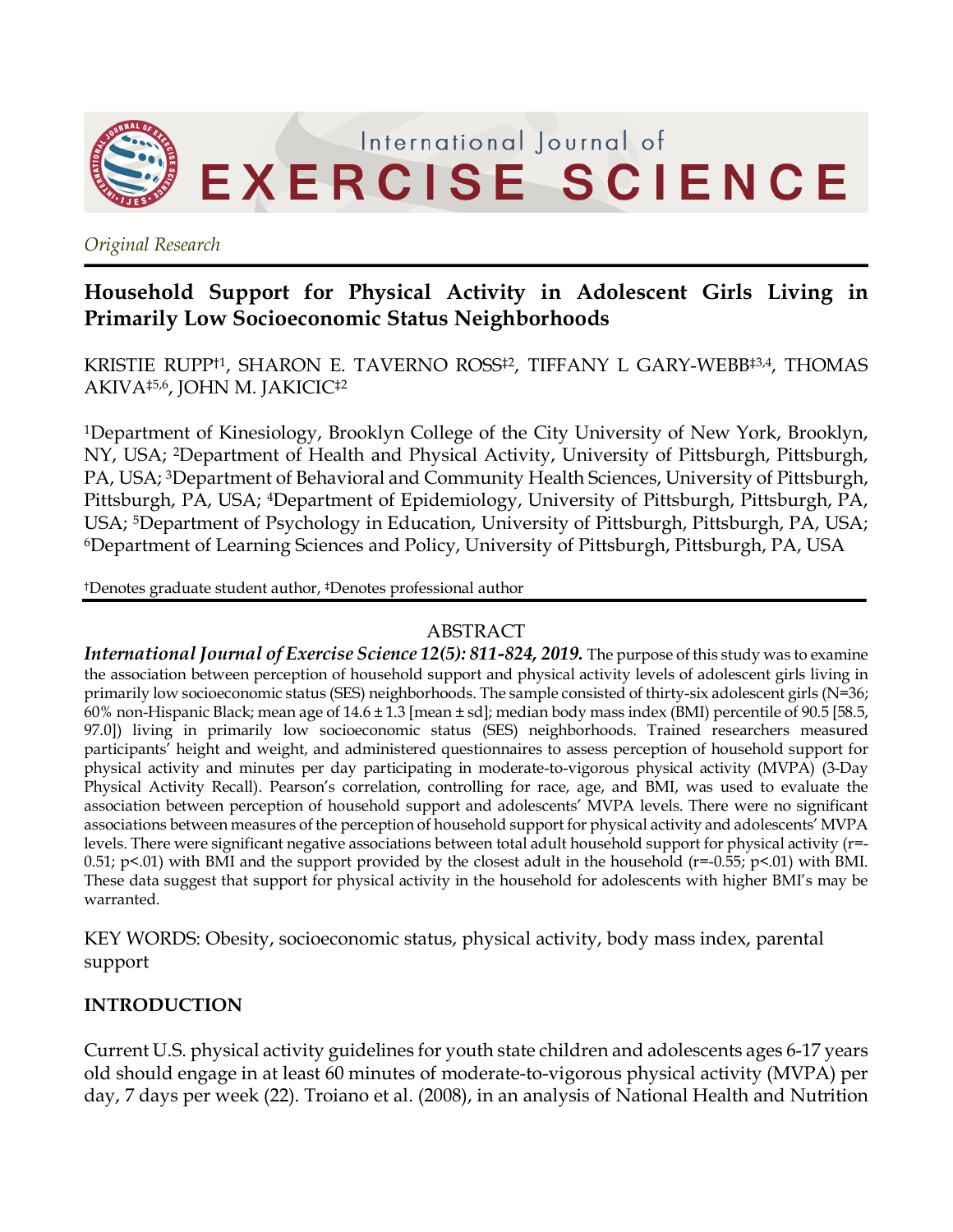Examination Survey (NHANES) objectively measured physical activity data, found that only 3.4-5.4% of adolescent girls (ages 12-19 years) met these physical activity guidelines (31). There is also evidence of disparities in physical activity. Specifically, physical activity levels are lower among girls from low SES households (28), and factors influencing physical activity engagement may vary by SES (16).

There are multiple factors that likely contribute to the lower levels of physical activity experienced by low SES adolescents. Studies have shown that low SES adolescents experience additional unique barriers to engagement in physical activity (16, 24, 28, 35). Barriers to physical activity engagement reported in lower SES adolescents include: greater parental concern about perceived neighborhood and personal safety (7); greater family obligations (16); and lack of access to affordable, proximal, and safe environments (12). However, there are other factors that can improve and increase the amount of time these adolescents spend in physical activity.

In adolescents, parental support for physical activity has been significantly and positively associated with physical activity in 29 out of 40 studies examining reported associations (33). Parental support can be further categorized into intangible forms of support (e.g. parental attitudes towards physical activity, encouragement for physical activity) and tangible forms of support (e.g., transportation to physical activity, financial support for physical activity, etc.) (4, 13). Thus, both tangible and intangible parental support may be important correlates of physical activity in low SES adolescent girls (16, 30). It is not known if the positive association between parental support and adolescent physical activity levels applies more broadly to different household make-ups. Previous studies demonstrated that there are no significant differences in youth physical activity levels between those who receive high levels of support from one parent versus two parents (18). However, there are significant differences in youth physical activity levels between those who receive high levels of support from any parent versus those who do not receive any parental support (4, 8, 15,18).

Given the increase in single-parent and multigenerational households, particularly among lower SES households (6), it is essential to understand whether parental support is associated with physical activity levels of adolescents when examined more broadly as household support, including different household make-ups.

The purpose of this study was to examine associations between physical activity levels of adolescent girls living in primarily low SES neighborhoods and their perception of support for physical activity more broadly as household support, including different household make-ups. This is one of the first studies to apply the established parent support scale originally developed for the Amherst Health and Activity Study more broadly to measure support from any adults in the household (5, 10, 11, 23, 26).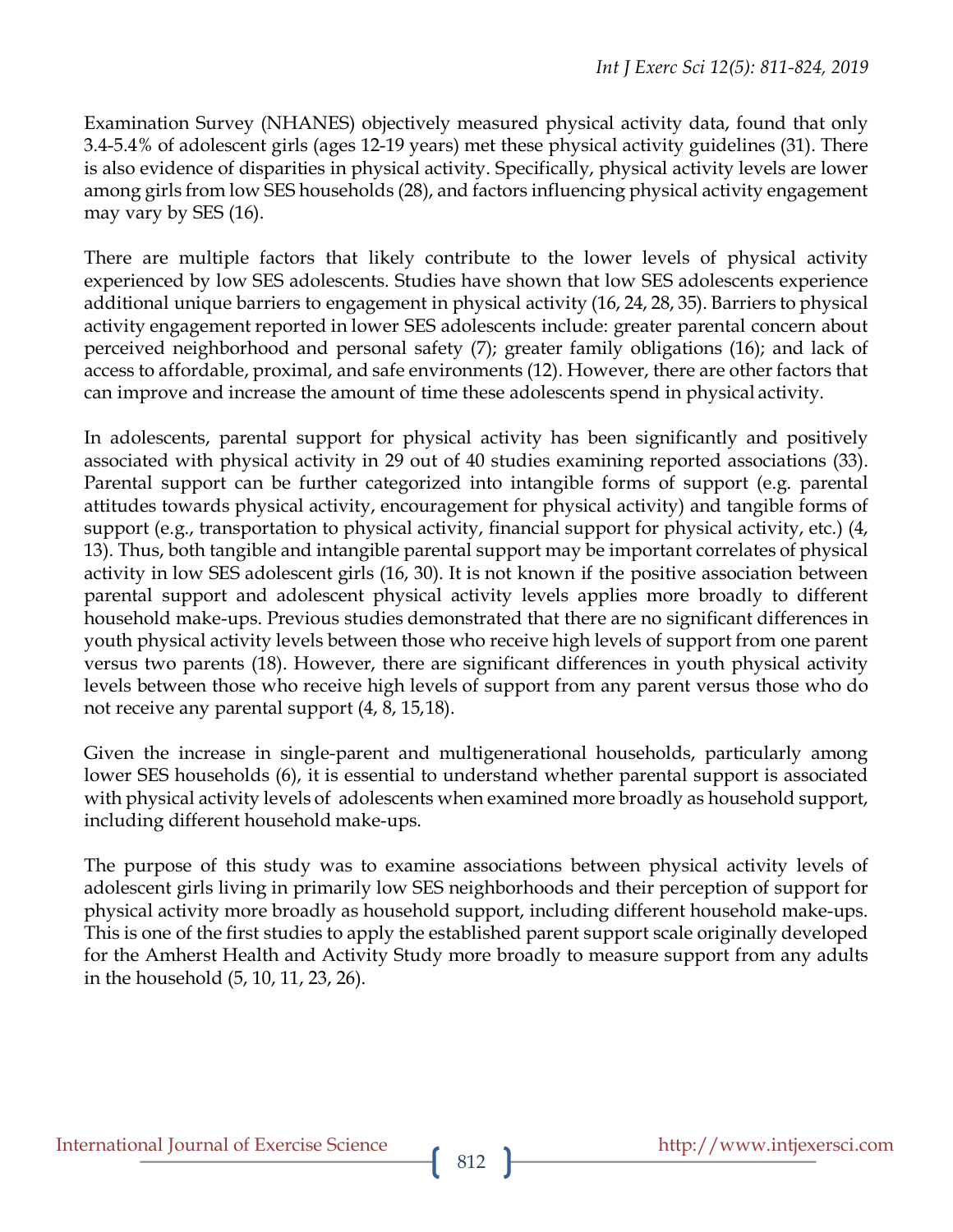## **METHODS**

#### *Participants*

This cross-sectional study was designed to explore potential associations between perception of household support for physical activity and physical activity levels of adolescent girls living in primarily low SES neighborhoods. This was an exploratory study and thus no power calculation was completed. We used a convenience sample with the goal of recruiting N=50. We screened fifty- five individuals for participation and were able to successfully enroll and assess N=36.

We recruited girls between the ages of 13-17 years old, without any psychological or physiological condition that may hinder participation in physical activity. We primarily recruited participants from summer programs in addition to a combination of both low-touch (e.g., flyers, Craigslist, participant registry, mailings) and high-touch (e.g., face-to-face at community events) recruitment strategies. Further, we targeted participants living in primarily low SES neighborhoods by recruiting from low SES neighborhoods (based on zip code and census track poverty data) and from summer programs that serve low SES communities in the Greater Pittsburgh area.

The initial eligibility screening procedure varied, depending on the method through which interested participants were recruited. When interested participants were recruited through one of the low-touch recruitment methods, they were instructed to call the study number to be screened for initial eligibility. Study staff also screened interested participants on-site either at community- based events or other community sites. Inclusion criteria included: (i) female; (ii) between 13-17 years of age; and (iii) the ability to provide assent and obtain parental consent. Exclusion criteria included: (i) male; (ii) presence of any psychological or physiological condition that may hinder participation in physical activity; (iii) currently pregnant or a parent; or (iv) participation in any other research study that may have affected physical activity patterns or behavior in the previous 12months.

#### *Protocol*

Study assessments occurred at the Physical Activity and Weight Management Research Center at the University of Pittsburgh or at community sites after receiving permission from the site administrator. Procedures were consistent regardless of assessment site. Research staff obtained signed parental consent forms and participant assent prior to beginning any study procedures. For completion of the study assessment, participants were compensated \$15 for their time. All study procedures were approved by the University of Pittsburgh Institutional Review Board.

Sociodemographics: Participants reported their date of birth, race/ethnicity, neighborhood of residence, whether or not they cared for/watched other children in the household, and whether they attended an after-school program or worked outside of the home. Participants also reported how many adults (18 years or older) and children (17 years or younger) lived with them in their household. In addition, they responded to questions about the adult they are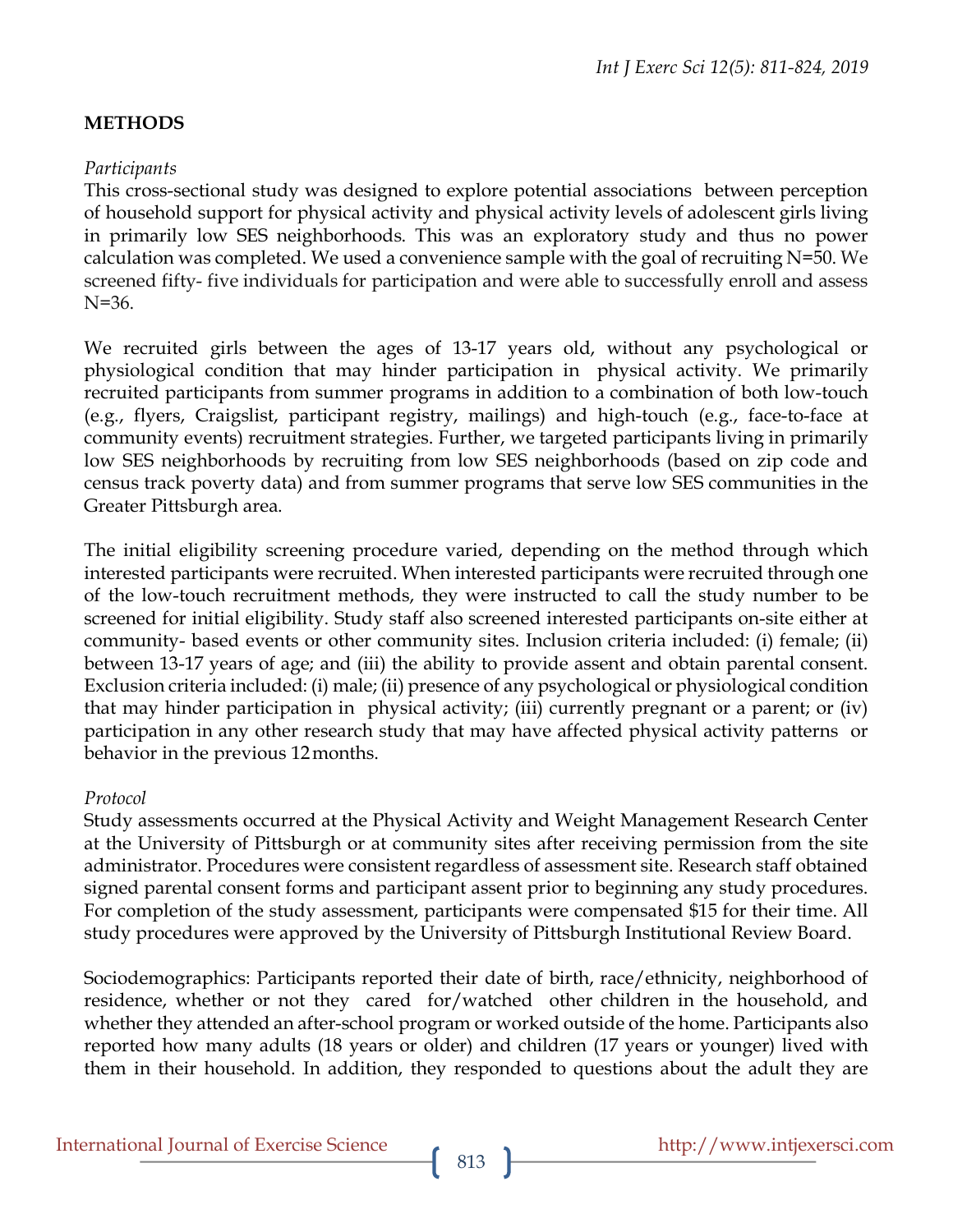closest to, whether the adult worked outside of the home, and whether the adult is typically home when they get home from school and on theweekends.

Anthropometry: Research staff measured participants' height and weight in a private location. Participants were asked to remove their shoes, jackets, and any other heavy clothing or accessories. Participants' height was measured using a wall-mounted stadiometer at the Physical Activity and Weight Management Research Center or a portable stadiometer (Seca 213; Hamburg, Germany) for on- site assessments. Height was measured to the nearest 0.1 cm. Participants' weight was measured using a calibrated Tanita WB-110A (Arlington Heights, IL) scale for assessments conducted at the Physical Activity and Weight Management Research Center. For assessments conducted at community sites, a portable electronic scale (Seca 869; Hamburg, Germany) was used to measure weight. Weight was measured to the nearest 0.1 kg. Body mass index (BMI) was calculated using the standard equation measured weight in kg divided by height in  $m<sup>2</sup>$  of each participant. BMI percentile score was computed using the 2000 CDC growth charts for girls aged 2-20 years (19).

Physical Activity Variables: The 3-Day Physical Activity Recall (3DPAR) was used to assess participants' daily MVPA. The 3DPAR is a group-based tool and was administered to participants in groups to reduce burden to the participants and community sites (i.e. reduce disruption from regularly scheduled summer program activities). The 3DPAR has been demonstrated to be a valid and reliable measure of physical activity for adolescents (21). In brief, we used a standardized script to administer the 3DPAR and guide participants through the questionnaire. The 3DPAR asked participants to recall the previous 3 days and asks them to break down their day into 30-minute time blocks from 7am-12am. It asked participants to record the activity they were doing for each 30-minute time block and the intensity (i.e., light, moderate hard, and very hard) at which they performed that activity. The standardized script read to participants included a description of intensity, which read: "Light Activities- require little or no movement with slow breathing; Moderate Activities- require some movement and normal breathing; Hard Activities- require a moderate amount of movement and increased breathing; Very Hard Activities- require quick movements and hard breathing (21)." The 3DPAR was scored according to the standard protocol to calculate minutes per day of MVPA(21).

Household Support for Physical Activity: The household support for physical activity questions were adapted from the parent support scale originally developed for the Amherst Health and Activity Study (10). The household support scale used in the present study was a 5-item, 5-point Likert-type scale that asked, "In a typical week how often does the specified adult…": [1] "…do sports or physical activity with you?"; [2] "…watch you participate in physical activity or sports?"; [3] "…take you to a place where you can play sports or participate in physical activity?"; [4] "…tell you physical activity is good for you?"; and [5] "…encourage you to be physically active/play sports?" Participants were asked to circle one of the following responses for each question: never, once, sometimes, almost daily, or daily. Participants completed the 5 item sub-scale for the adult they perceived themselves as being the closest with as well as the other adults living in the household. For each additional adult, the participant was asked to report the adult's gender, age, and relationship to the participant.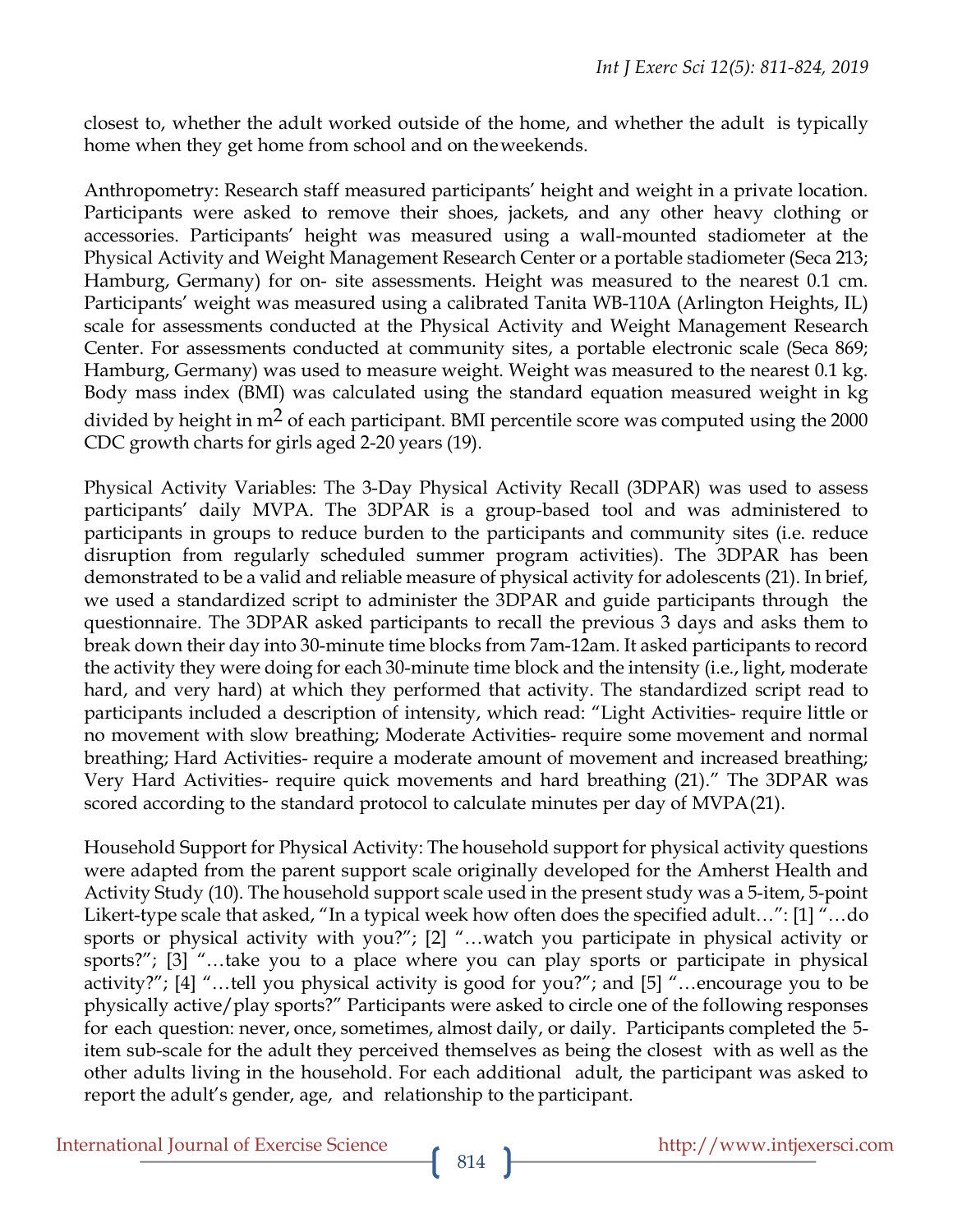Responses from the household support scale were further used to assess two parental support constructs: tangible and intangible support. Three of the questions (e.g.., "…do sports or physical activity with you?"; "…watch you participate in physical activity or sports?"; and "...take you to a place where you can play sports or participate in physical activity?") measured tangible support, while the two remaining questions ("…tells you physical activity is good for you?"; and "…encourages you to be physically active/play sports?") measured intangible support.

Household support was measured using three constructs: [1] the adult they perceive themselves as being emotionally closest with in the household; [2] the total number of adults perceived to be providing support in the household; and [3] the total magnitude of support provided by all adults in the household. Support from the adult they perceive themselves as being emotionally closest with in the household refers to the support score from the adult identified by participant response to the question: "Think about the adult (18 or older) that you are closest to in your household. Please circle their gender and list their relationship to you." The total number of adults perceived to be providing support in the household was measured by the number of adults in the household who were indicated in providing support at least once over the past week (maximum score is the total number of adults in the household). Total magnitude of support provided by all adults in the household is the sum of reported support from each adult in the household. Each construct was further broken down to reflect: [1] total support (sum of tangible and intangible support scores); [2] tangible support; and [3] intangible support.

## *Statistical Analysis*

All data were analyzed using SPSS Version 24.0 (Armonk, NY: IBM Corp). The following variables were normally distributed: moderate-to-vigorous physical activity, age, and household support measures. Measures with non-normal distributions included: BMI and BMI percentile. Descriptive characteristics were presented as mean  $\pm$  sd for normally distributed data, median (25<sup>th</sup>, 75<sup>th</sup> percentile) for non-normally distributed data, and categorical variables including race/ethnicity and neighborhood were computed as frequencies.

To address the primary aims of this study, Pearson's correlation was used to determine significant associations between variables. For the Pearson's correlation, non-normal data were transformed using the natural log to correct for normality and the transformed variable was used in the models. Subsequently, Pearson's correlation was used to evaluate the association between adolescents' MVPA and: [1] the adult they perceive themselves as being emotionally closest with in the household; [2] the total number of adults perceived to be providing support in the household; and [3] the total magnitude of support provided by all adults in the household and physical activity levels. In our analysis, we controlled for BMI (17), race (25), and age (9), which may be potential confounders in physical activity levels. In addition, exploratory analyses (Pearson's correlation) were conducted to examine associations between BMI and the household supportmeasures.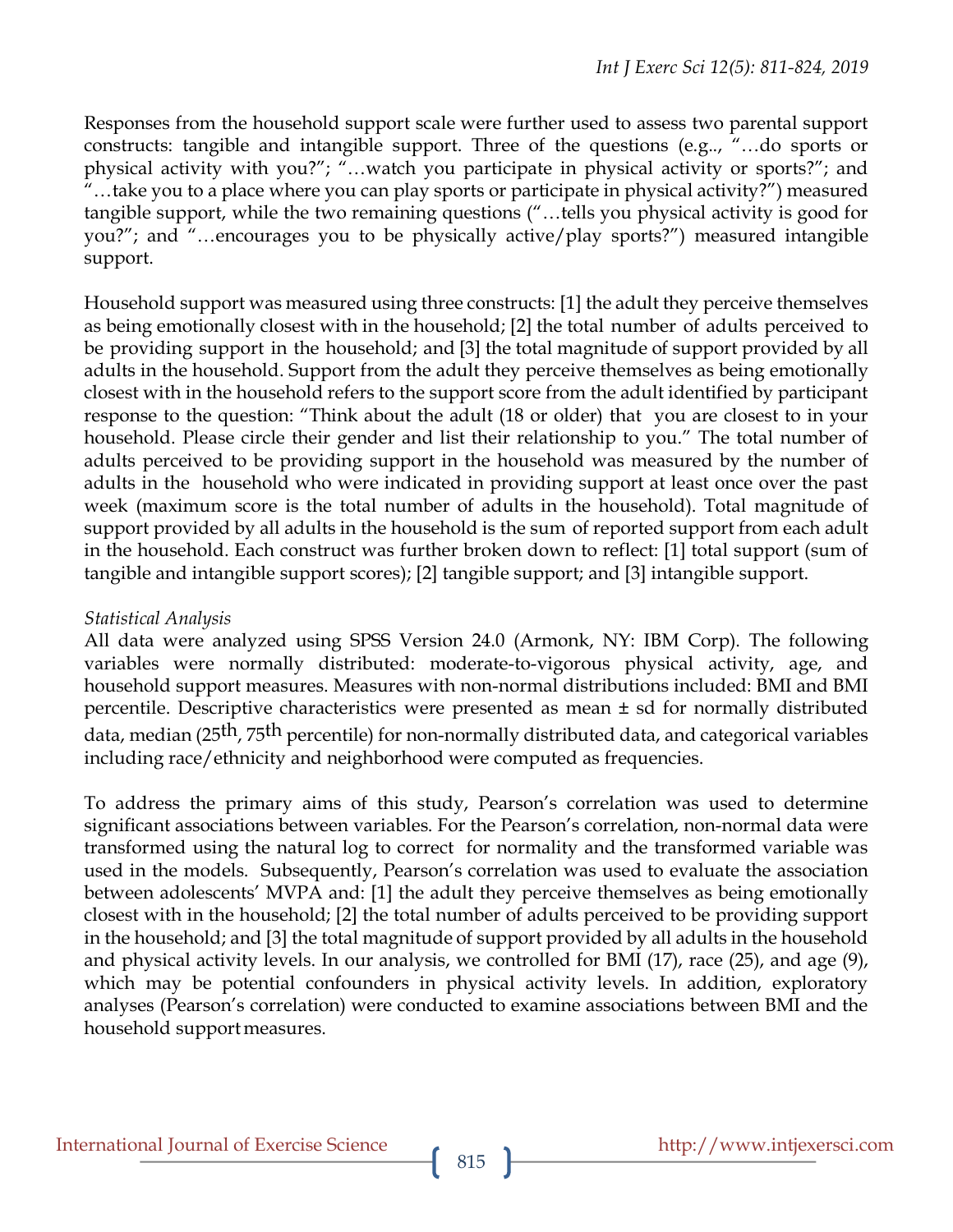## **RESULTS**

Thirty-six participants provided assent and written informed parental consent and completed the assessment. Reasons reported for declining study participation included low perceived financial incentive and failure to obtain required parental consent.

Participants had a mean age of  $14.6 \pm 1.3$  [mean  $\pm$  sd] years (Table 1). Participants were 60.0% non-Hispanic Black, 20.0% mixed race, and 17.1% non-Hispanic White. Participants were primarily (55.5%; n=20) from neighborhoods in the Greater Pittsburgh area that included more than 30% of residents at or below the federal poverty level (household income <\$24,250 for a family of four). Participants reported engaging in a mean of 160.3 ± 79.3 minutes of MVPA per day, had a median BMI of 26.5 [20.8, 30.8] kg/m<sup>2</sup>, and a median BMI percentile of 90.5 [58.5, 97.0]. The majority of participants (69.4%; n=25) had at least two adults ( $\geq$  18 years), 36.1% (n=13) had three or four adults, and 30.6% (n=11) had only one adult living in their household. Nearly 67% (n=24) of participants had one or more children living with them in their household, with one household having 7 other childrenpresent.

| <b>Table 1.</b> Demographic and nousehold characteristics of participants (18–50).<br>Characteristics |                   |
|-------------------------------------------------------------------------------------------------------|-------------------|
| Age (yrs)                                                                                             | $14.6 \pm 1.3$    |
| Grade in School                                                                                       | $9.0$ [7.0, 10.0] |
| Race/Ethnicity (%):                                                                                   |                   |
| White                                                                                                 | 6(17.1)           |
| <b>Black</b>                                                                                          | 21(60.0)          |
| American Indian                                                                                       | 1(2.8)            |
| Other/ Mixed Race                                                                                     | 7(20.0)           |
| Neighborhood of Residence (% of residents at or below federal poverty level):                         |                   |
| >40                                                                                                   | 11(30.5)          |
| 30-39.9                                                                                               | 9(25.0)           |
| 20-29.9                                                                                               | 9(25.0)           |
| $20$                                                                                                  | 5(14.9)           |
| Data not available                                                                                    | 1(2.8)            |
| Physical Activity (mins/day):                                                                         |                   |
| Moderate-to-Vigorous Physical Activity                                                                | $160.3 \pm 79.3$  |
| <b>BMI</b> ( $\text{kg/m}^2$ )                                                                        | 26.5 [20.8, 30.8] |
| <b>BMI</b> Percentile                                                                                 | 90.5 [58.5, 97.0] |
| Number of Adults ( $\geq 18$ years) in the Household:                                                 |                   |
| One                                                                                                   | 11(30.6)          |
| Two                                                                                                   | 12(33.3)          |
| Three or more                                                                                         | 13(36.4)          |
| Number of Additional Children (< 18 years) in the Household:                                          |                   |
| Zero                                                                                                  | 12(33.3)          |
| One                                                                                                   | 10(27.8)          |
| Two                                                                                                   | 5(13.9)           |
| Three or more                                                                                         | 10(27.8)          |

**Table 1.** Demographic and household characteristics of participants (N=36).

NOTE: Normal data are presented as means ± sd; non-normal data are presented as median [25th percentile, 75th percentile], or  $N$  (%).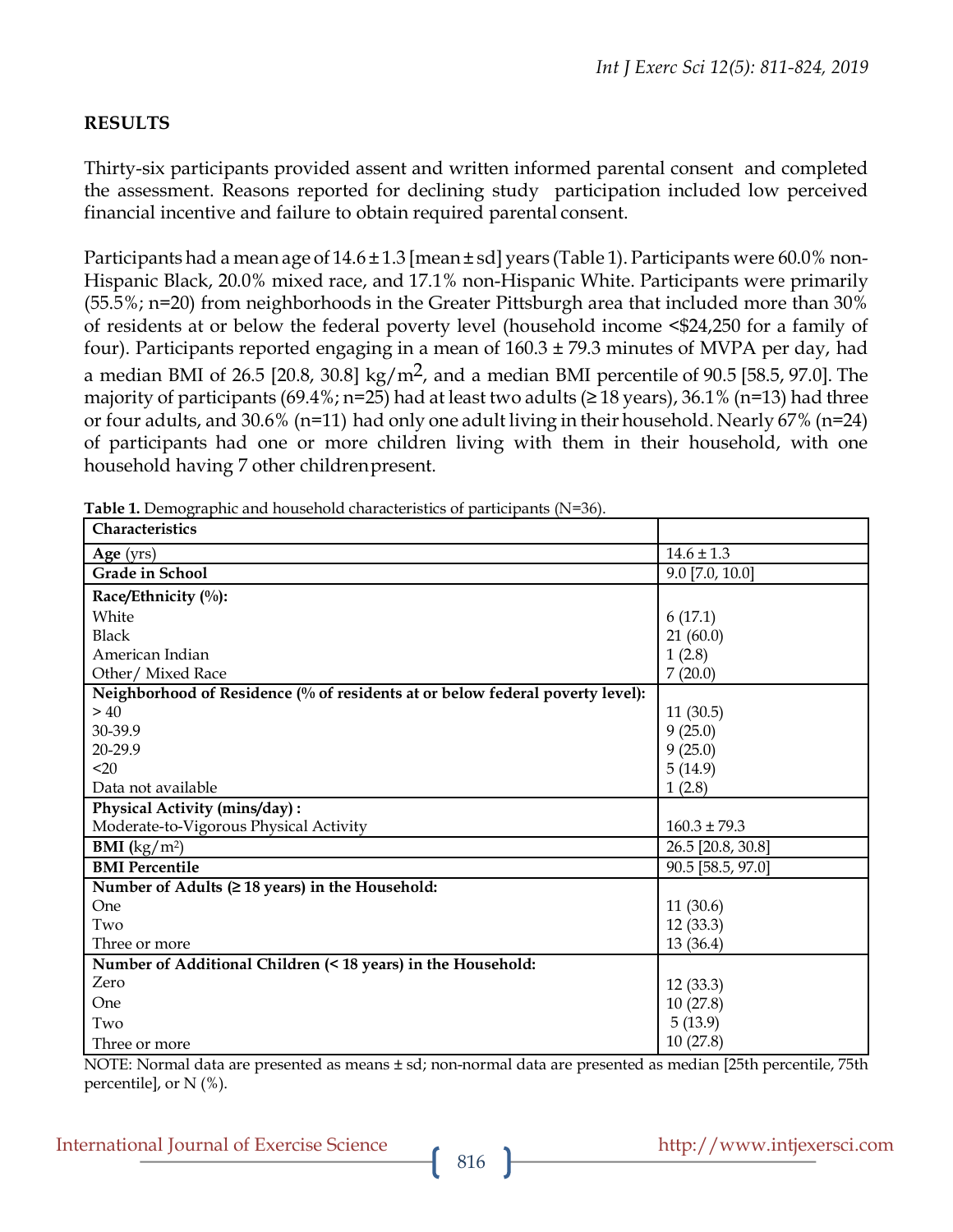Household support characteristics are presented in Table 2. The majority of participants (72.2%; n=26) named their mother as the person they perceived themselves to be closest with. Only 5.6% (n=2) named their father and 11.2% (n=4) named an older sibling as the adult in their household that they are closest with. All participants (N=36) reported receiving intangible support for physical activity from at least one adult in their household at least one time per week. However, 19.4% (n=7) of participants reported receiving no tangible support for physical activity from any adult in their household.

| Characteristic                                                                                       |                                                                |
|------------------------------------------------------------------------------------------------------|----------------------------------------------------------------|
| <b>Closest Adult*:</b>                                                                               |                                                                |
| Mother                                                                                               | 26 (72.2)                                                      |
| Father                                                                                               | 2(5.6)                                                         |
| Mom's Partner                                                                                        | 1(2.8)                                                         |
| Dad's Partner                                                                                        | 2(5.6)                                                         |
| Grandma                                                                                              | 1(2.8)                                                         |
| <b>Brother</b>                                                                                       | 2(5.6)                                                         |
| Sister                                                                                               | 2(5.6)                                                         |
| <b>Closest Adult Providing Supportt:</b>                                                             |                                                                |
| Total support <sup>¥</sup>                                                                           | $10.6 \pm 4.0$                                                 |
| Tangible Support                                                                                     | $4.6 \pm 3.2$                                                  |
| Intangible Support                                                                                   | $5.9 \pm 1.7$                                                  |
| Number of Adults ( $\geq$ 18 years) in the Household Providing                                       |                                                                |
| Support:                                                                                             |                                                                |
| Total support <sup>¥</sup> :                                                                         |                                                                |
| Zero                                                                                                 | 0(0.0)                                                         |
| One                                                                                                  | 11 (30.6)                                                      |
| Two                                                                                                  | 14 (38.9)                                                      |
| Three or more                                                                                        | 11(30.6)                                                       |
| Tangible Support:                                                                                    |                                                                |
| Zero                                                                                                 | 7(19.4)                                                        |
| One                                                                                                  | 6(16.7)                                                        |
| Two                                                                                                  | 12(33.3)                                                       |
| Three or more                                                                                        | 11(30.6)                                                       |
| Intangible Support:                                                                                  |                                                                |
| Zero                                                                                                 | 0(0.0)                                                         |
| One                                                                                                  | 11(30.6)                                                       |
| Two                                                                                                  |                                                                |
| Three or more                                                                                        | 9(25.0)                                                        |
|                                                                                                      |                                                                |
|                                                                                                      |                                                                |
|                                                                                                      |                                                                |
|                                                                                                      |                                                                |
| Total Magnitude of Support‡:<br>Total support <sup>¥</sup><br>Tangible Support<br>Intangible Support | 16(44.4)<br>$21.6 \pm 12.4$<br>$9.8 \pm 7.4$<br>$11.8 \pm 6.0$ |

**Table 2.** Household perception of support by participants (N=36).

NOTE: Normal data are presented as means ± sd; non-normal data are presented as mean median [25th percentile, 75th percentile], or N(%). †Closest adult refers to participant response to the question, "Think about the adult (18 or older) that you are closest to in your household. Please circle their gender and list their relationship to you." For closest adult, max total support score is 20; max tangible support score is 12; max intangible support score is 8.<br>¥Total support is the sum of reported tangible and intangible support. ‡Total magnitude of household suppor the sum of reported tangible and intangible support from all adults in the household combined.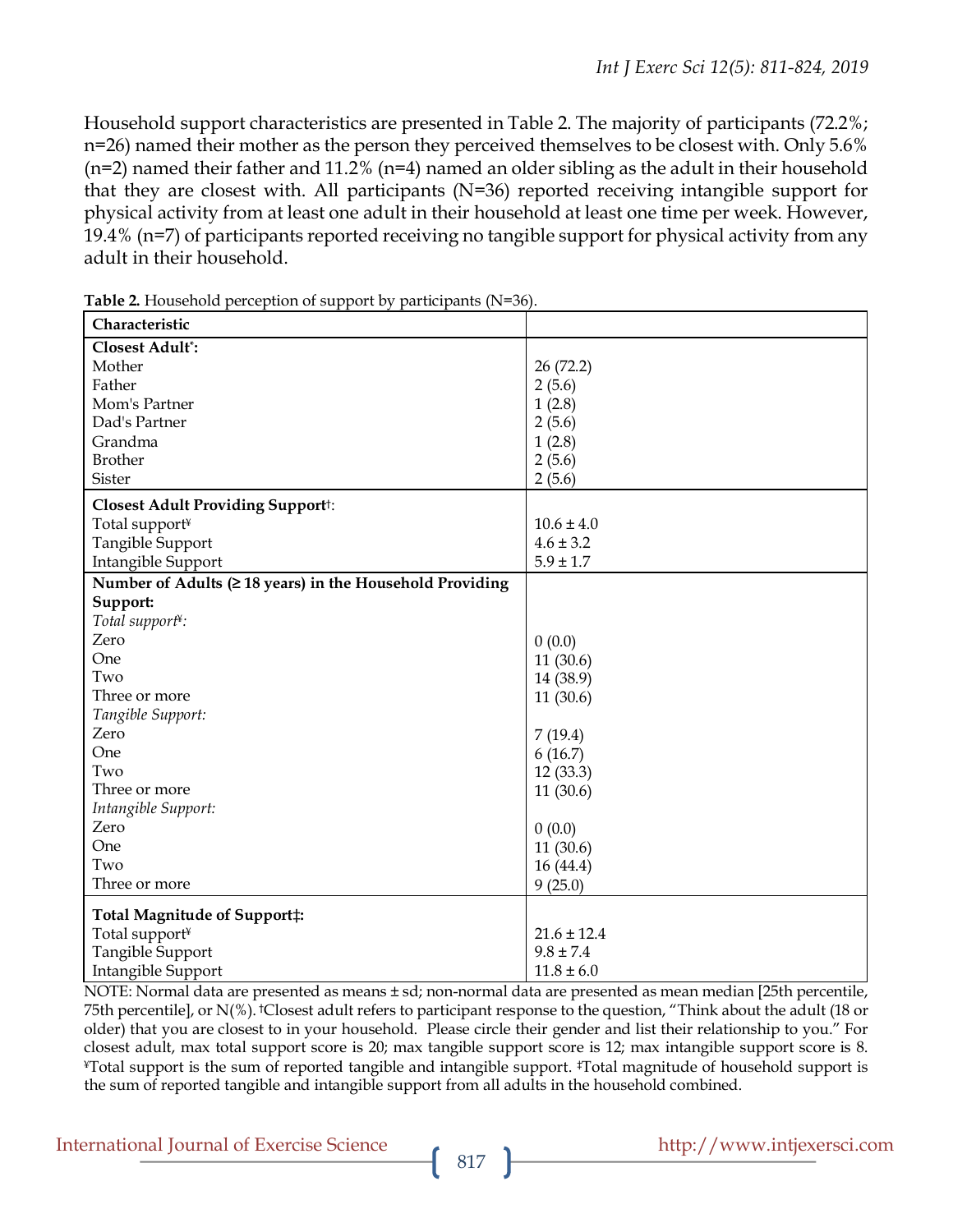There were positive, non-significant partial correlations (adjusted for age, BMI, and race/ethnicity) between perception of total support ( $r=0.22$ ), tangible support ( $r=0.13$ ), and intangible support (r=0.25) for physical activity from the adult in the household they perceived themselves as being the closest with and MVPA (Table 3). Partial correlations were nonsignificant between the number of adults perceived providing total support (r=-0.03), tangible support ( $r=0.00$ ), and intangible support ( $r=-0.17$ ) and MVPA. Finally, partial correlations were negative, but non-significant, between the perception of the total magnitude of total support (r=- 0.06), tangible support ( $r=-0.05$ ), and intangible support ( $r=-0.05$ ) and MVPA.

|                                                                  |                            | Pearson<br>Correlation | $p-$<br>value | Partial<br>Correlation | p-value |
|------------------------------------------------------------------|----------------------------|------------------------|---------------|------------------------|---------|
| <b>HOUSEHOLD SUPPORT FOR PHYSICAL</b><br><b>ACTIVITY</b>         |                            |                        |               |                        |         |
| Closest Adult in the<br>Household <sup>+</sup>                   | Total support <sup>¥</sup> | 0.13                   | 0.46          | 0.22                   | 0.22    |
|                                                                  | Tangible Support           | 0.06                   | 0.75          | 0.13                   | 0.49    |
|                                                                  | Intangible Support         | 0.20                   | 0.26          | 0.25                   | 0.17    |
| Number of Adults in<br>the Household<br>Providing Support        | Total support <sup>¥</sup> | $-0.06$                | 0.74          | $-0.03$                | 0.88    |
|                                                                  | Tangible Support           | $-0.03$                | 0.88          | 0.00                   | 0.99    |
|                                                                  | Intangible Support         | $-0.20$                | 0.26          | $-0.17$                | 0.35    |
| Total Magnitude of<br>Support from the<br>Household <sup>#</sup> | Total support <sup>¥</sup> | $-0.10$                | 0.57          | $-0.06$                | 0.76    |
|                                                                  | Tangible Support           | $-0.09$                | 0.61          | $-0.05$                | 0.77    |
|                                                                  | Intangible Support         | $-0.09$                | 0.59          | $-0.05$                | 0.79    |

**Table 3.** Association between different measures of perception of household support and moderate-to-vigorous physical activity (N=36).

NOTE: Partial correlations adjusted for age, BMI, and race/ethnicity; †Closest adult refers to participantresponse to the question, "Think about the adult (18 or older) that you are closest to in your household. Please circle their gender and list their relationship to you." ¥Total support is the sum of reported tangible and intangible support. ‡Total magnitude of household support is the sum of reported tangible and intangible support from all adults in the household combined.

Table 4 presents the associations between the household support measures and MVPA with BMI. There were significant negative correlations between most measures of household support and BMI, adjusted for age and race/ethnicity. Specifically: [1] support from the closest adult in the household ( $r=-0.52$ ;  $p<.01$ ); [2] tangible support from the closest adult in the household ( $r=-$ 0.52; p<.01); [3] the total magnitude of support from the adults in the household (r=-0.50; p<.01); [4] the total magnitude of tangible support from the adults in the household ( $r=- 0.49$ ;  $p<-0.01$ ); and [5] the total magnitude of intangible support from the adults in the household (r=-0.43; p=.01) was associated with BMI. However, there were no significant associations between MVPA andBMI.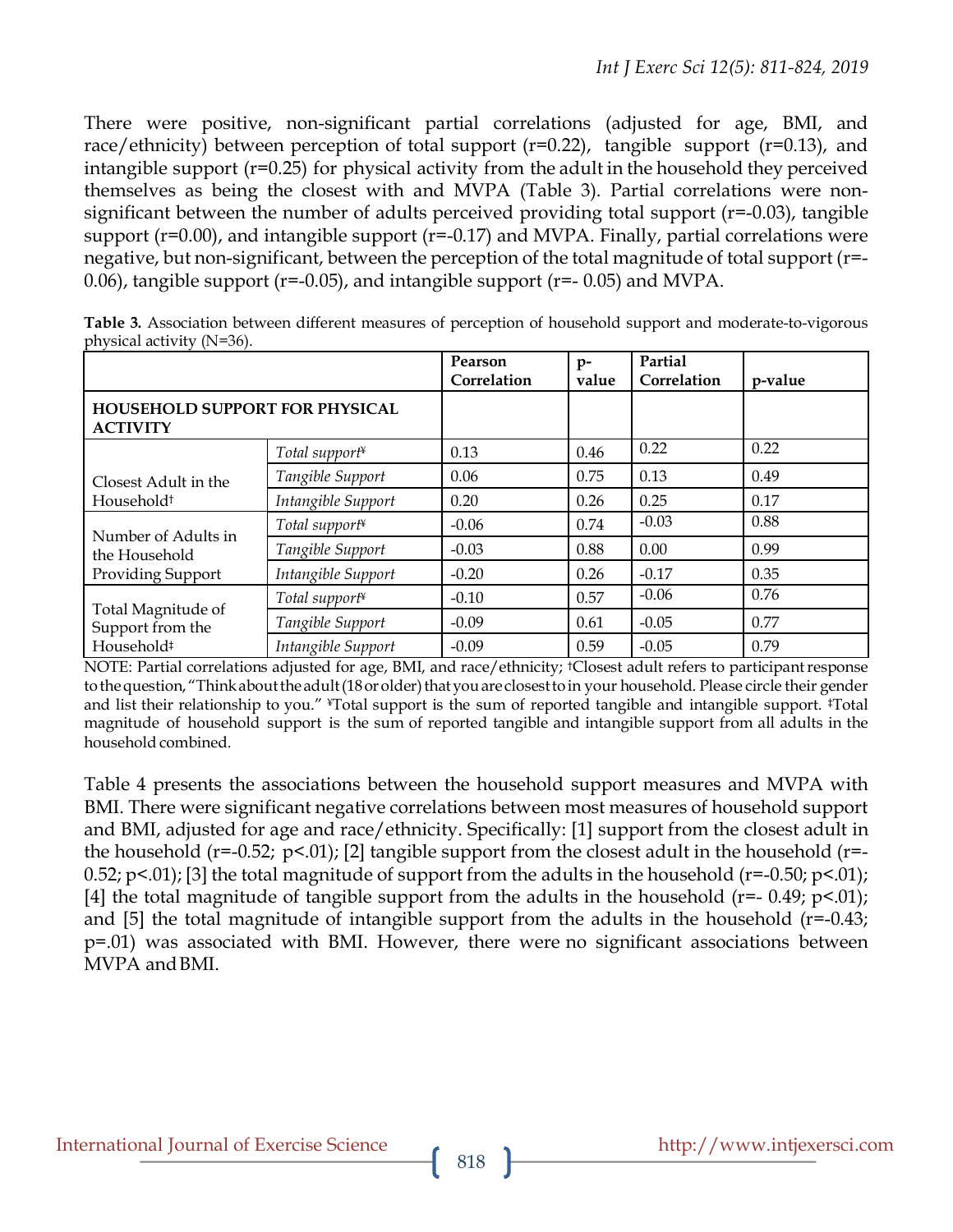|                                                                  |                            | Pearson<br>Correlation | $p-$<br>value | Partial<br>Correlation | p-value |
|------------------------------------------------------------------|----------------------------|------------------------|---------------|------------------------|---------|
| <b>HOUSEHOLD SUPPORT FOR PHYSICAL</b><br><b>ACTIVITY</b>         |                            |                        |               |                        |         |
| Closest Adult in the<br>Household <sup>+</sup>                   | Total support <sup>¥</sup> | $-0.55$                | $0.01$        | $-0.52$                | $0.01$  |
|                                                                  | Tangible Support           | $-0.55$                | $0.01$        | $-0.52$                | $0.01$  |
|                                                                  | Intangible Support         | $-0.28$                | 0.10          | $-0.26$                | 0.15    |
| Number of Adults<br>in the Household<br>Providing Support        | Total support <sup>¥</sup> | $-0.31$                | 0.07          | $-0.31$                | 0.08    |
|                                                                  | Tangible Support           | $-0.32$                | 0.06          | $-0.30$                | 0.09    |
|                                                                  | Intangible Support         | $-0.31$                | 0.07          | $-0.33$                | 0.06    |
| Total Magnitude of<br>Support from the<br>Household <sup>#</sup> | Total support <sup>¥</sup> | $-0.51$                | $0.01$        | $-0.50$                | $0.01$  |
|                                                                  | Tangible Support           | $-0.52$                | $0.01$        | $-0.49$                | $0.01$  |
|                                                                  | Intangible Support         | $-0.42$                | 0.01          | $-0.43$                | 0.01    |
| PHYSICAL ACTIVITY                                                |                            |                        |               |                        |         |
| Moderate-to-vigorous (min/day)                                   |                            | 0.10                   | 0.58          | 0.10                   | 0.59    |

**Table 4.** Correlations between household support measures and physical activity and BMI (N=36).

NOTE: Partial correlations adjusted for age, BMI, and race/ethnicity; <sup>†</sup>Closest adult refers to participant response to the question, "Think about the adult (18 or older) that you are closest to in your household. Please circle their gender and list their relationship to you." ¥Total support is the sum of reported tangible and intangible support. ‡Total magnitude of household support is the sum of reported tangible and intangible support from all adults in the household combined.

#### **DISCUSSION**

This study examined measures of household support for physical activity in a sample of adolescent girls living in primarily low SES neighborhoods. It is possible that we were unable to detect significant associations between household support and physical activity because it was attenuated by other physical activity barriers unique to this population. In a qualitative study by Humbert et al., which assessed the factors that influence physical activity among high and low SES adolescents, low SES adolescents described barriers to physical activity including: family obligations, proximity to recreational opportunities, cost, safety, and facilities (16). It is possible that in our study, household support for physical activity was not enough to increase girls' physical activity given other environmental barriers.

Household support measures were normally distributed, which indicated that there was a wide range of household support for physical activity among participants. We found no significant association between any measure of household support and girls' physical activity levels. This is in contrast to prior studies in adolescents that have indicated that if at least one parent provided encouragement to their child related to physical activity, they were significantly more physically active than those who did not receive any encouragement (4, 18).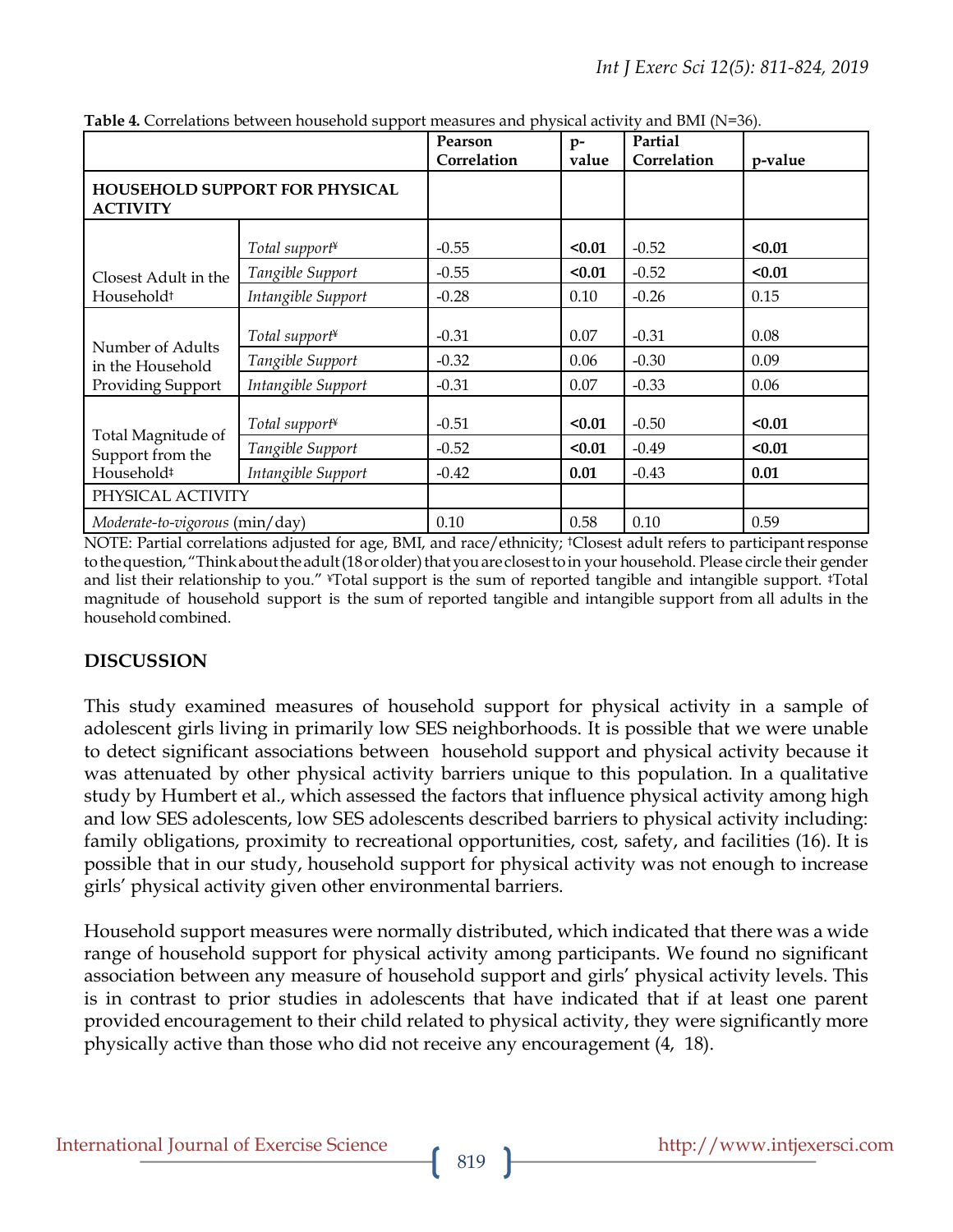It is important to note that our sample reported high levels of physical activity. Specifically, the mean physical activity level reported by participants was160.3 ± 79.3 minutes/day of MVPA. Based on these self-reported responses, more than 75% of the study sample was meeting the US guidelines of 60 minutes of MVPA per day. This is in contrast to previous literature measuring physical activity both objectively (Belcher et al, [33 mins/day]; Troiano et al, [24.6 mins/day]) and subjectively (Hallal et al, [80.3% not meeting guidelines]; Song et al, [14.7% met guidelines]) in youth of this age (3, 14, 27, 31). It is possible that because the majority of assessments (75% [n=27]) occurred during the summer, and most of the girls assessed were recruited from structured summer programs, contributed to the high levels of physical activity reported. Further, it is possible active transport was contributing to the high levels of activity reported by the sample, but this was not directly assessed in the current study.

Additionally, while the 3DPAR has been shown to be a valid and reliable instrument to measure physical activity levels in an adolescent population (21, 32), it still relies on self-report and recalling all activities over the past three days. We observed during administration of the 3DPAR that many participants found it challenging to recall the activities they engaged in over the past three days. They also had difficulty assigning an intensity to the activity, which may have led to higher level of reported time in MVPA. A study by Bauer et al used the 3DPAR to measure MVPA in a lower SES population and was able to detect a significant association between familial support for physical activity and physical activity levels of adolescent girls (2). However, the study by Bauer et al did not provide the quantification of MVPA calculated from the 3DPAR (2), so it is possible that the 3DPAR is not an appropriate tool to quantify minutes/day of moderate-to-vigorous activity in an adolescent population.

Through additional analyses examining perceived household support for physical activity and BMI we found a significant negative association between both the total magnitude of household support for physical activity and total support (both tangible and intangible) for physical activity and BMI. Our findings confirm and extend findings of previous studies examining associations between BMI and support for physical activity (29, 34). One qualitative study by Alm et al, identified lack of family support as a barrier to physical activity in overweight adolescents of low SES (1). Our findings confirm and extend these findings by measuring both support for physical activity and physical activity levels of adolescent girls living in primarily low SES neighborhoods. Similar to previous studies (17, 20), we found no significant association between physical activity levels andBMI.

Strengths and limitations: This study had a number of strengths that included: 1) underserved sample of adolescent girls living in primarily low SES neighborhoods; 2) novel examination of three different measures of household support for physical activity (support from closest adult, number of adults providing support, and total magnitude); and 3) overall makeup of the household that extended beyond the traditional nuclear family (parents, grandparents, siblings, etc.).

This study also had a number of limitations that may have influenced the findings of this study as well as the generalizability of this study. This study aimed to recruit low SES adolescent girls;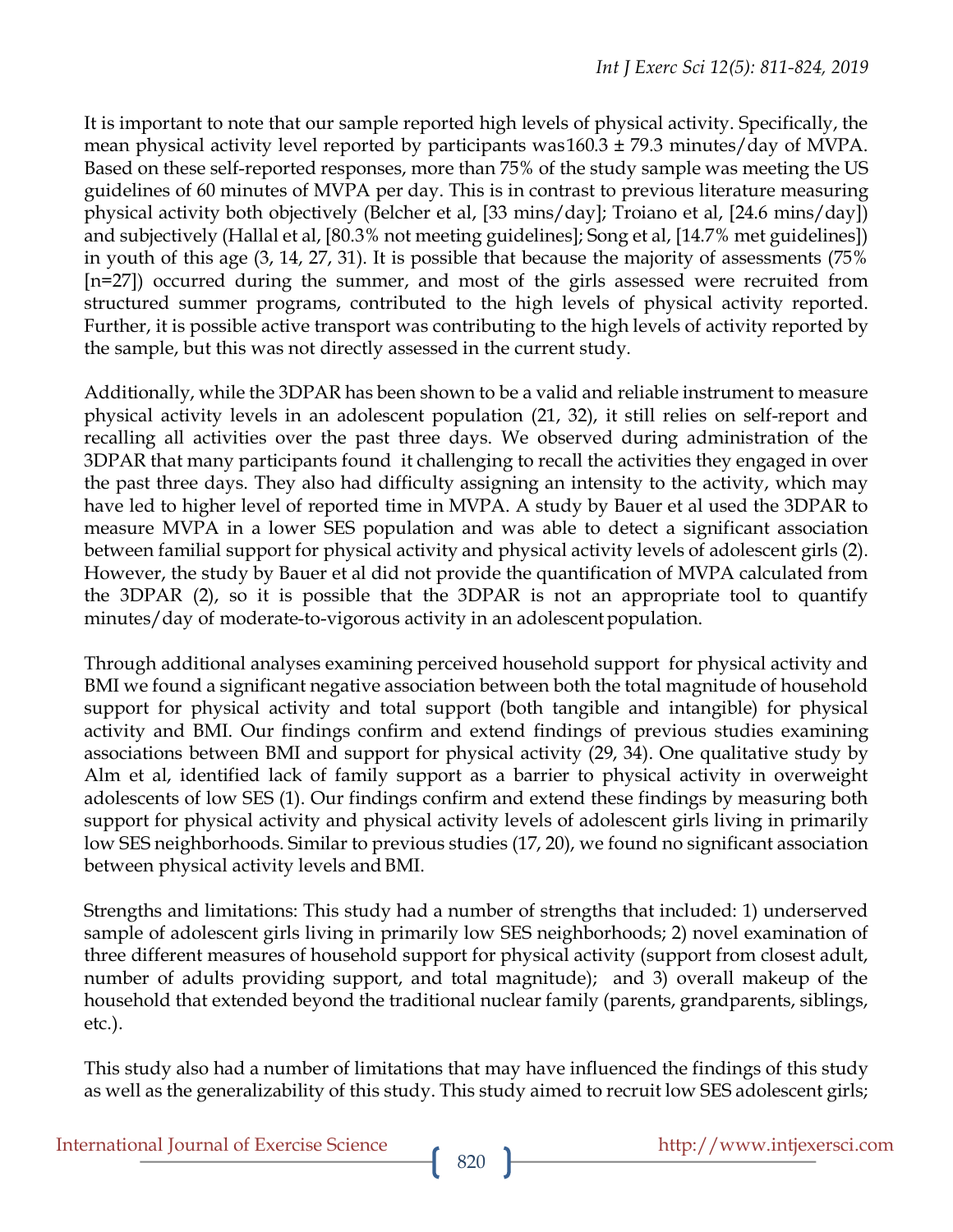however, we did not directly measure SES (e.g., parent education, household income). Thus, it is possible that the sample contained a mixture of low, median or high SES households. However, because we recruited from organizations serving underrepresented youth, we are more confident that the sample is drawn primarily from low SES neighborhoods. Nevertheless, due to this recruitment approach, the majority of participants were recruited from these community programs. While these programs were not physical activity-based, they may have incorporated physical activity as part of their daily program, which may have increased participant physical activity and therefore the current sample might not be representative of all adolescent girls primarily from low SES neighborhoods. Further, it is possible that we were not able to detect potential associations between key variables due to the self-report measure of physical activity. We did not control for the number of weekend and weekdays included participants' reported activity from the 3DPAR, which could have over or underestimated the reported minutes of physical activity*.* Lastly, it must also be considered that the relatively small sample size and potential lack of statistical power may have prevented us from detecting significance. Future studies should examine the potential association between household support and physical activity levels in a larger sample of adolescent girls using objective measurement of MVPA and SES.

Conclusions: We were unable to detect an association between measures of household support and physical activity levels of adolescent girls living in primarily low SES households. Our analyses did reveal a significant inverse association between household support for physical activity and BMI. Adolescents living in primarily low SES neighborhoods with overweight or obesity are a particularly vulnerable population, who need effective behavioral interventions to reduce weight status and increase physical activity.

#### **ACKNOWLEDGEMENTS**

This study was funded by a grant for graduate students through the School of Education at the University of Pittsburgh. The preliminary analyses from this paper were presented at the Annual Meeting of the American College of Sports Medicine in June, 2017. We would like to thank the Community Research Advisory Board (CRAB) and the Clinical & Translational Science Institute (CTSI Registry) for assistance with recruitment. Additionally, we would like to thank our local community partners in the Greater Pittsburgh area for their support in recruitment and assessment efforts. Finally, we would like to thank Dr. Stephanie McCoy, Dr. Andrea Stewart, and Dr. Anna Peluso for their assistance with recruitment and assessments.

## **REFERENCES**

- 1. Alm M, Soroudi N, Wylie-Rosett J, Isasi CR, Suchday S, Rieder J, Khan U. A qualitative assessment of barriers and facilitators to achieving behavior goals among obese inner-city adolescents in a weight management program. Diabetes Educ 34(2): 277-284, 2008.
- 2. Bauer KW, Neumark-Sztainer D, Fulkerson JA, Hannan PJ, Story M. Familial correlates of adolescent girls' physical activity, television use, dietary intake, weight, and body composition. Int J Behav Nutr Phys Act 8(1): 25, 2011.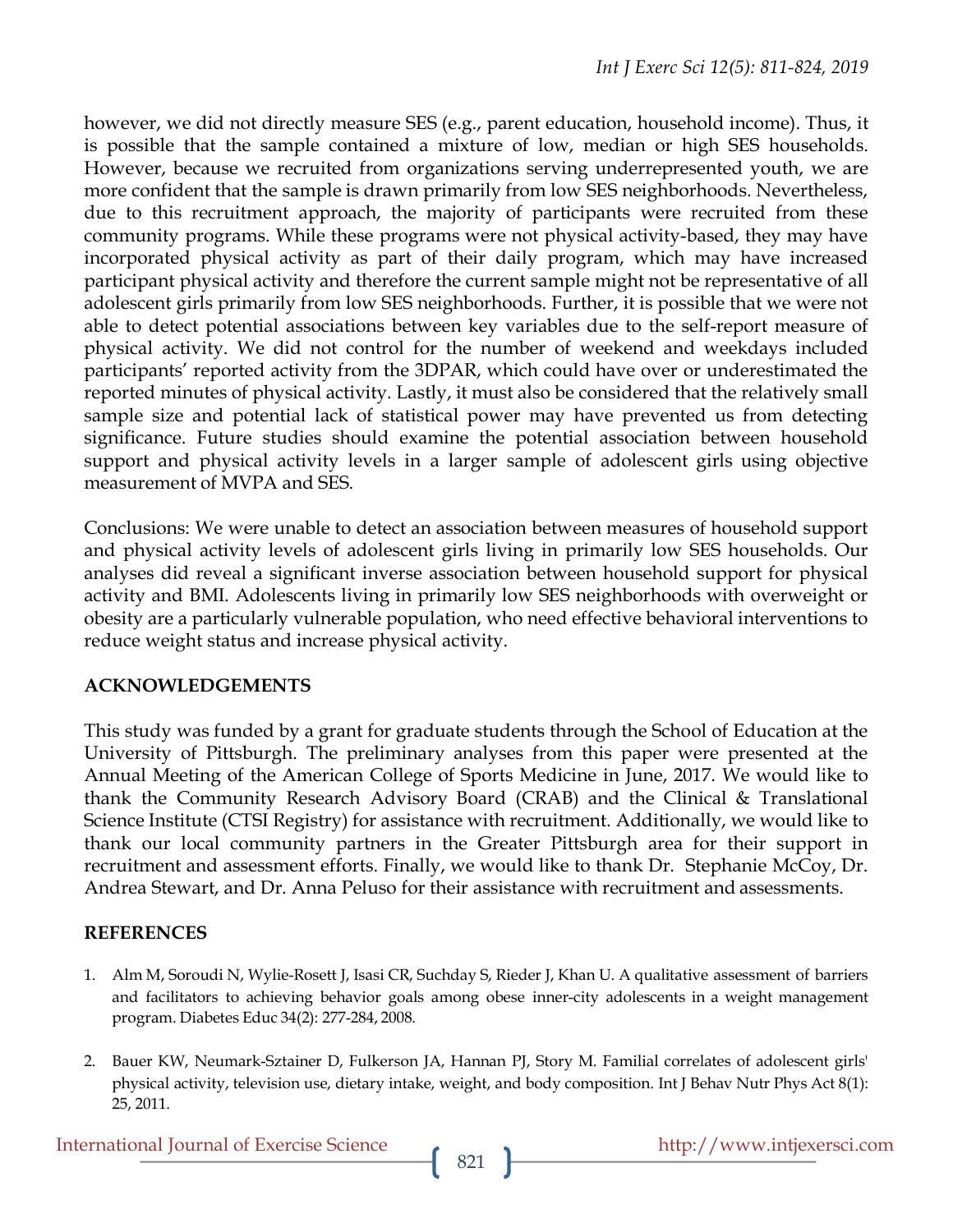- 3. Belcher BR, Berrigan D, Dodd KW, Emken BA, Chou C-P, Spuijt-Metz D. Physical activity in US youth: impact of race/ethnicity, age, gender, & weight status. Med Sci Sports Exerc 42(12): 2211-2221, 2010.
- 4. Bradley R, McRitchie S, Houts R, Nader P, O'Brien M. Parenting and the decline of physical activity from age 9 to 15. Int J Behav Nutr Phys Act 8(1): 33, 2011.
- 5. Brunet J, Sabiston CM, O'Loughlin J, Mathieu M-E, Tremblay A, Barnett TA, Lambert M. Perceived parental social support and moderate-to-vigorous physical activity in children at risk of obesity. Res Q Exerc Sport 85(2): 198-207, 2014.
- 6. Bureau, U. S. C. Decennial Census, 1960, and Current Population Survey, Annual Social and Economic Supplements, 1968 to 2016. Available from: https://www.census.gov/; 2016.
- 7. Carver A, Timperio A, Hesketh K, Crawford D. How does perceived risk mediate associations between perceived safety and parental restriction of adolescents' physical activity in their neighborhood. Int J Behav Nutr Phys Act 9(1): 1-7, 2012.
- 8. Davison KK. Activity-related support from parents, peers, and siblings and adolescents' physical activity: are there gender differences? J Phys Act Health 1: 363-376, 2004.
- 9. Dumith SC, Gigante DP, Domingues MR, Kohl HW. Physical activity change during adolescence: A systematic review and a pooled analysis. Int J Epidemiol 40(3): 685-698, 2011.
- 10. Duncan SC, Duncan TE, Strycker LA. Sources and types of social support in youth physical activity. J Health Psychol 24(1): 3-10, 2005.
- 11. Duncan SC, Duncan TE, Strycker LA, Chaumeton NR. A cohort-sequential latent growth model of physical activity from ages 12 to 17 years. Ann Behav Med 33(1): 80-89, 2007.
- 12. Dwyer JJ, Allison KR, Goldenberg ER, Fein AJ. Adolescent girls' perceived barriers to participation in physical activity. Adolescence 41(161): 75-89, 2006.
- 13. CL, Gorely T. Parental influences on different types and intensities of physical activity in youth: a systematic review. J Sport Exerc Psychol 11(6): 522-535, 2010.
- 14. Hallal PC, Andersen LB, Bull FC, Guthold R, Haskell W, Ekelund U, Group LPASW. Global physical activity levels: surveillance progress, pitfalls, and prospects. Lancet 380(9838): 247-257, 2012.
- 15. Hohepa M, Scragg R, Schofield G, Kolt GS, Schaaf D. Social support for youth physical activity: Importance of siblings, parents, friends and school support across a segmented school day. Int J Behav Nutr Phys Act 4(1): 54, 2007.
- 16. Humbert ML, Chad KE, Spink KS, Muhajarine N, Anderson KD, Bruner MW, Girolami TM, Odnokon P, Gryba CR. Factors that influence physical activity participation among high-and low-ses youth. Qual Health Res 16(4): 467-483, 2006.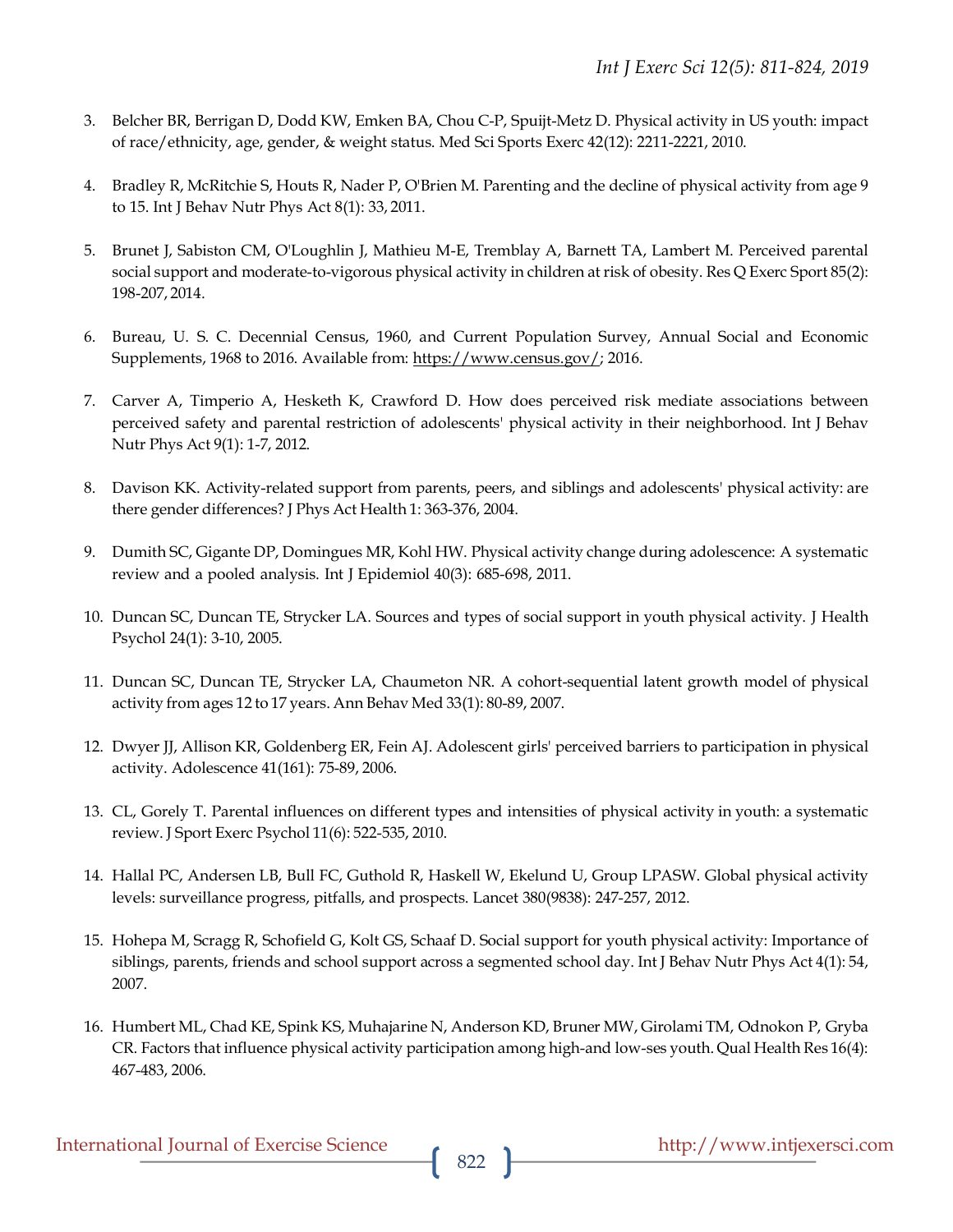- 17. Kahn JA, Huang B, Gillman MW, Field AE, Austin SB, Colditz GA, Frazier AL. Patterns and determinants of physical activity in us adolescents. J Adolesc Health 42(4): 369-377, 2008.
- 18. King KA, Tergerson JL, Wilson BR. Effect of social support on adolescents' perceptions of and engagement in physical activity. J Phys Act Health 5(3): 374-384, 2008.
- 19. Kuczmarski RJ, Ogden CL, Grummer-Strawn LM, Flegal KM, Guo SS, Wei R, Mei Z, Curtin LR, Roche AF, Johnson CL. CDC growth charts: United States. Advance Data (314): 1-27, 2000.
- 20. Neumark-Sztainer D, Story M, Hannan PJ, Tharp T, Rex J. Factors associated with changes in physical activity: a cohort study of inactive adolescent girls. Arch Pediatr Adolesc Med 157(8): 803-810, 2003.
- 21. Pate RR, Ross R, Dowda M, Trost SG, Sirard JR. Validation of a 3-day physical activity recall instrument in female youth. Pediatr Exerc Sci 15(3): 257-265, 2003.
- 22. Physical Activity Guidelines Advisory Committee. (2008). Physical activity guidelines for Americans. Washington, DC: US Department of Health and Human Services, 15-34. Available from: https://health.gov/paguidelines/pdf/paguide.pdf.
- 23. Prochaska JJ, Rodgers MW, Sallis JF. Association of parent and peer support with adolescent physical activity. Res Q Exerc Sport 73(2): 206-210, 2002.
- 24. Robbins LB, Pender NJ, Kazanis AS. Barriers to physical activity perceived by adolescent girls. J Midwifery Womens Health 48(3): 206-212, 2003.
- 25. Sallis JF, Prochaska JJ, TaylorWC. Areview of correlatesof physical activity of children and adolescents. Med Sci Sports Exerc 32(5): 963-975, 2000.
- 26. Sallis JF, Taylor WC, Dowda M, Freedson PS, Pate RR. Correlates of vigorous physical activity for children in grades 1 through 12: comparing parent-reported and objectively measured physical activity. Pediatr Exerc Sci 14(1): 30-44, 2002.
- 27. Song M, Carroll DD, Fulton JE. Meeting the 2008 physical activity guidelines for Americans among us youth. Am J Prev Med 44(3): 216-222, 2013.
- 28. Stalsberg R, Pedersen AV. Effects of socioeconomic status on the physical activity in adolescents: A systematic review of the evidence. Scand J Med Sci Sports 20(3): 368-383, 2010.
- 29. Stankov I, Olds T, Cargo M. Overweight and obese adolescents: What turns them off physical activity. Int J Behav Nutr Phys Act 9(1): 53, 2012.
- 30. Tergerson JL, King KA. Do perceived cues, benefits, and barriers to physical activity differ between male and female adolescents? J Sch Health 72(9): 374-380, 2002.
- 31. Troiano RP, Berrigan D, Dodd KW, Masse LC, Tilert T, McDowell M. Physical activity in the united states measured by accelerometer. Med Sci Sports Exerc 40(1): 181-188, 2008.